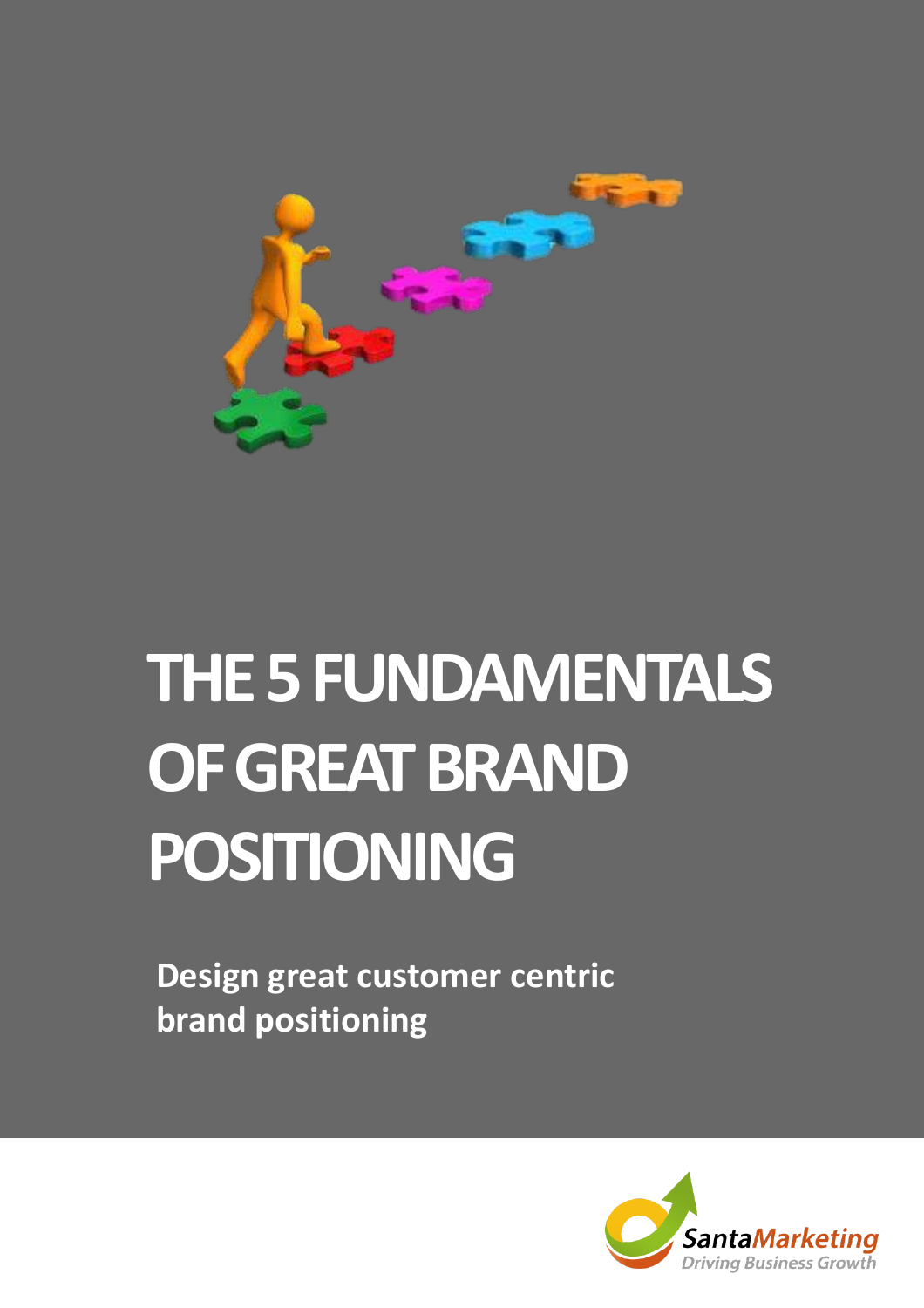

## **Contents**

What is a Brand?

Fundamentals of a great Brand Positioning

Target the Right Customer

Customer Insight

Competitive Framework

Benefits

Reason to Believe

Next Steps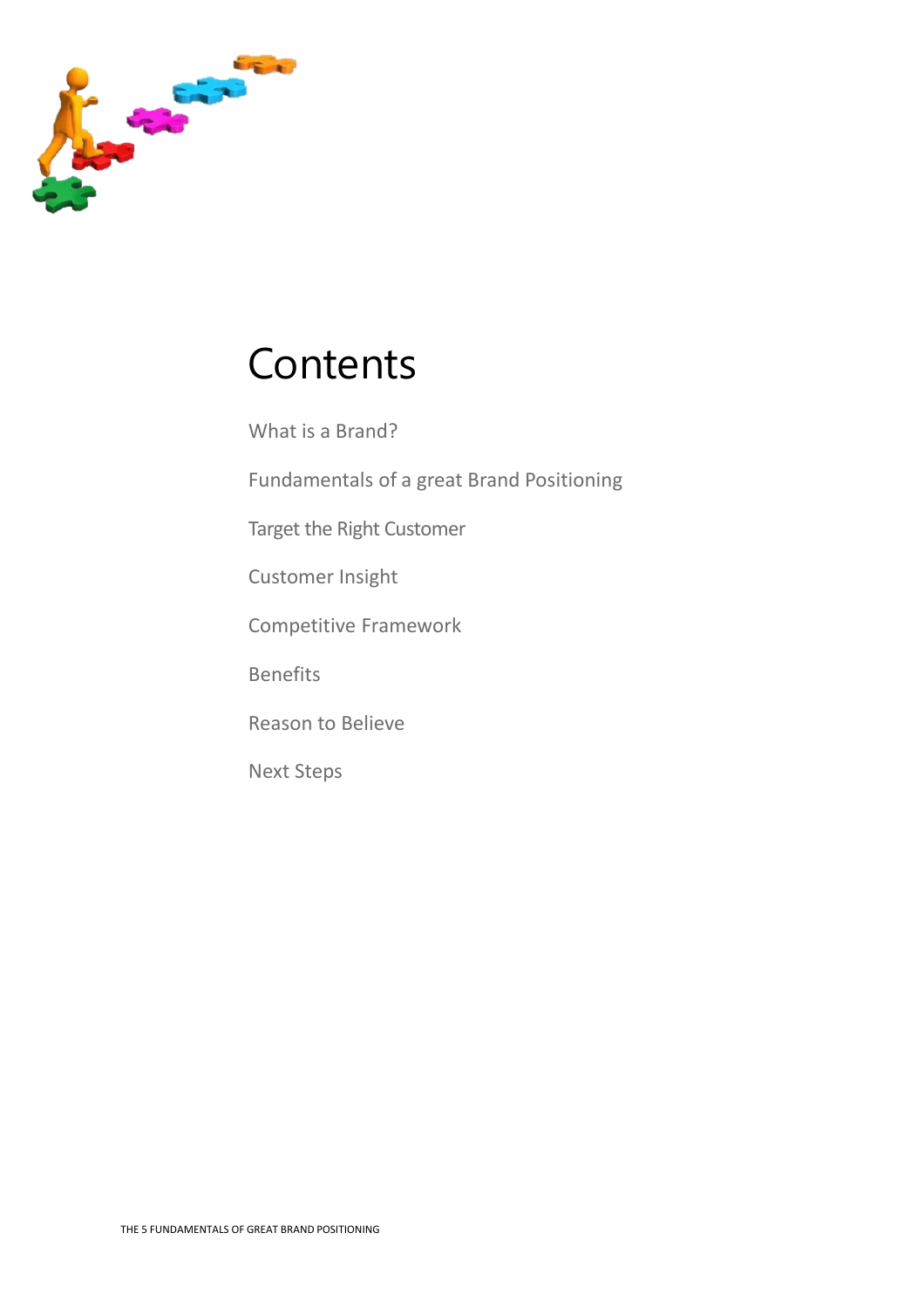

#### **What is a Brand?**

Our world has evolved significantly in the last decades. It is no longer enough to promote products and features (as in the good old sixties). Today, customers want to establish a relationship with the suppliers and products. This relationship can only emerge if the brand connects emotionally as well as functionally with the customer.

Brand creation is a fine mix of science and art. But whatever direction or process used, there are 5 fundamentals that always need to be taken into account.

#### **"Great Brands no longer happen by chance."**

Remember though that while great Brand positioning may be crafted, it will always remain an aspiration. The only reality that matters is how the customers ultimately perceives the Brand.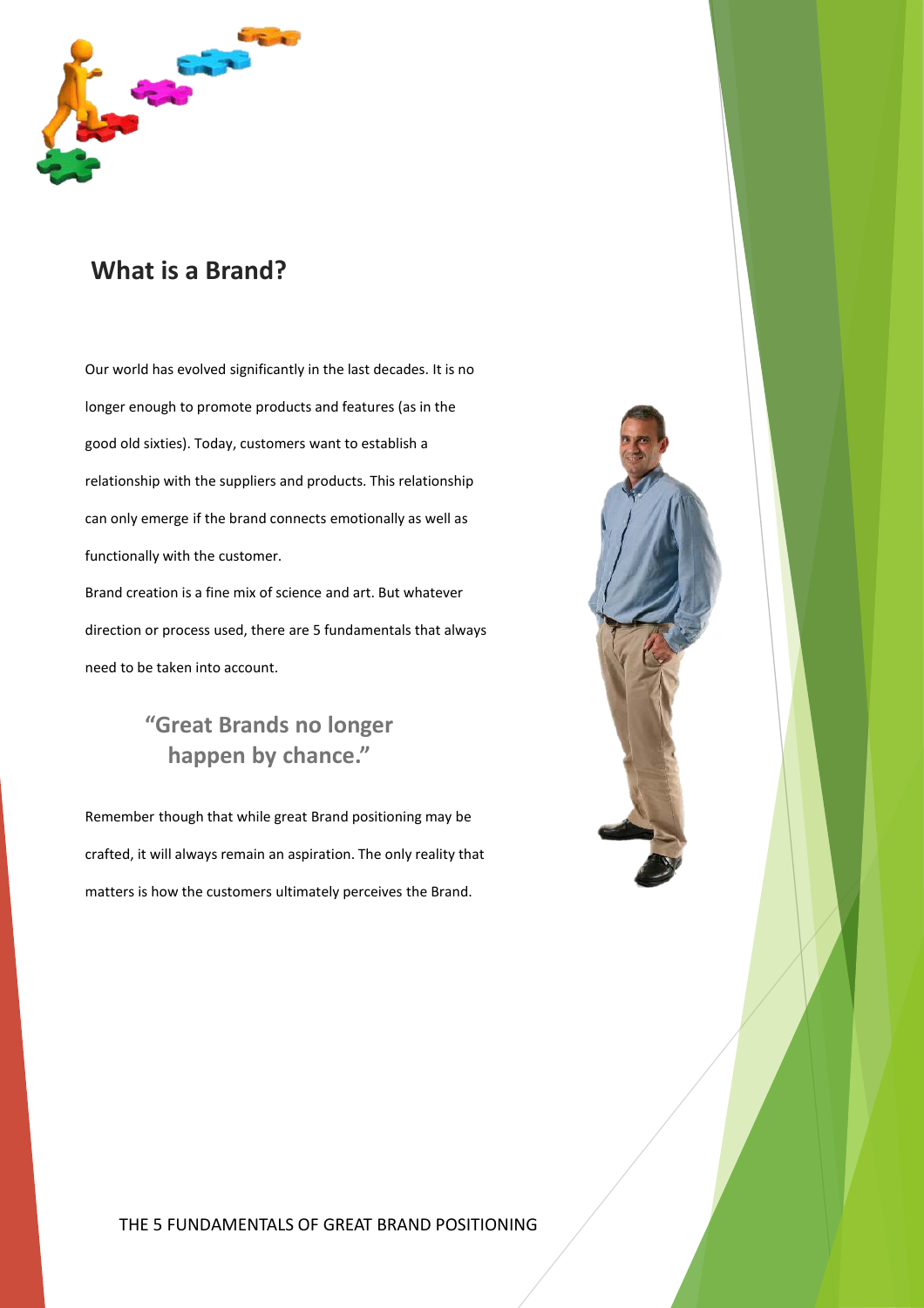

### **Fundamentals of a great Brand Positioning**

Great Brands resonate with customers because they are designed around the customer. This requires brand owners to make several strategic choices and later have the discipline to adhere to these during execution. These choices can be summarized in 5 core questions that need to be addressed:

- Target: For whom is the Brand intended?
- Insight: What is the tension, frustration, or unmet need that is driving the opportunity?
- Competitive Framework: What other brands or solutions would the customer consider?
- Benefit: What is the unique promise the Brand offers both functionally and emotionally?
- **Reason to Believe**: What compelling proof supports the benefit?

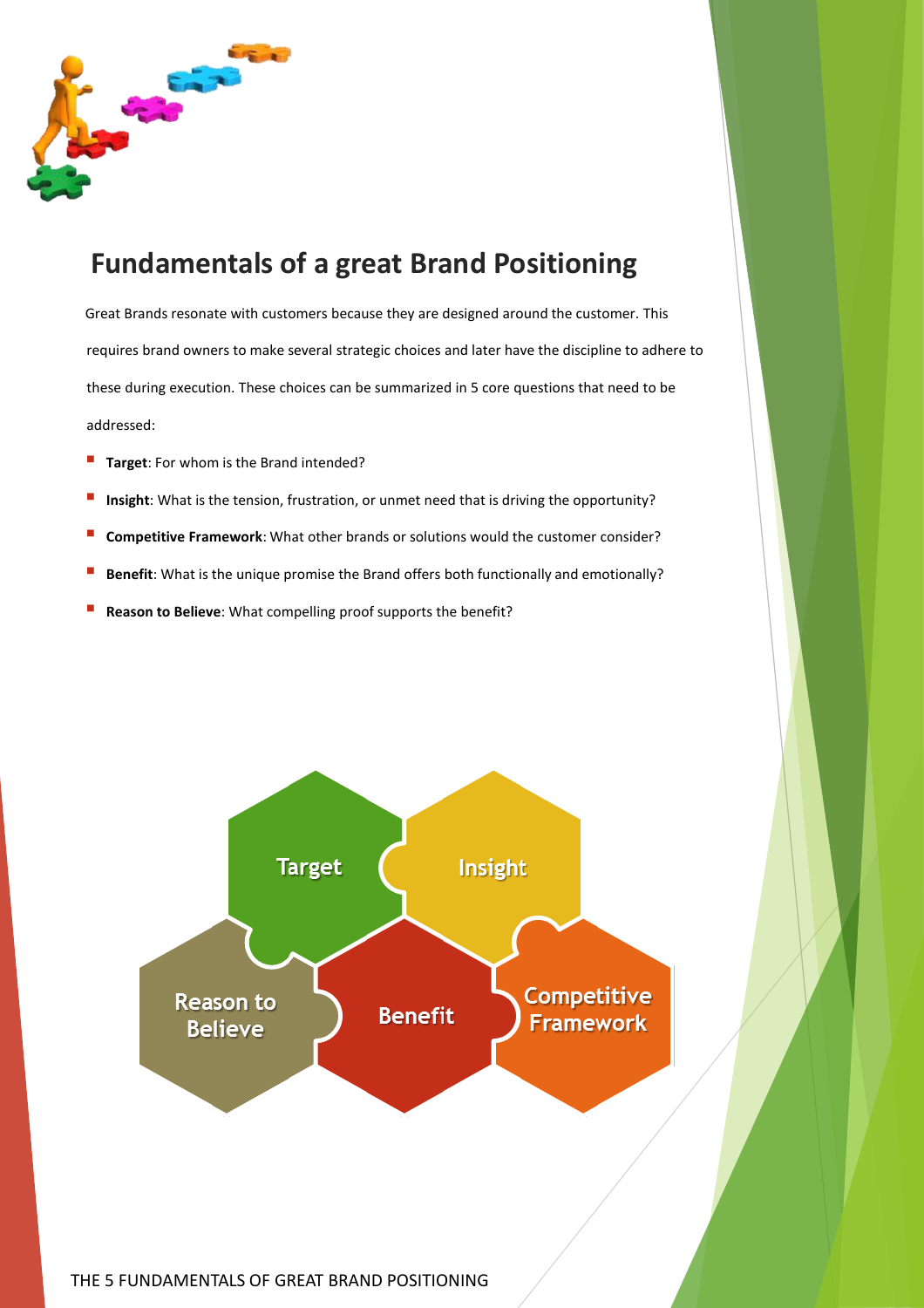

### **Target the Right Customer**

While all the 5 steps are critical, this decision will also impact all the subsequent choices. Targeting is critical for 2 reasons : not all customers are equally valuable and financially, you just cannot afford to **not** to target.

For a long time, targeting was solely based on relative easy accessible criteria. They have since evolved to required deeper understanding and insights of the customer.



By detailing out these areas, slowly the ideal customer will emerge and visualize him/herself. All the various aspects of the target customer should be summarized into a Customer Persona who will be the reference for the Brand.

There are certain aspects to be considered while narrowing in on your target customer.

- Do all the individuals within the target segment behave the same? And differently from the other segments?
- Are there enough target customers to justify the focus?
- Are you able to access them and if so, are you able to influence their behavior?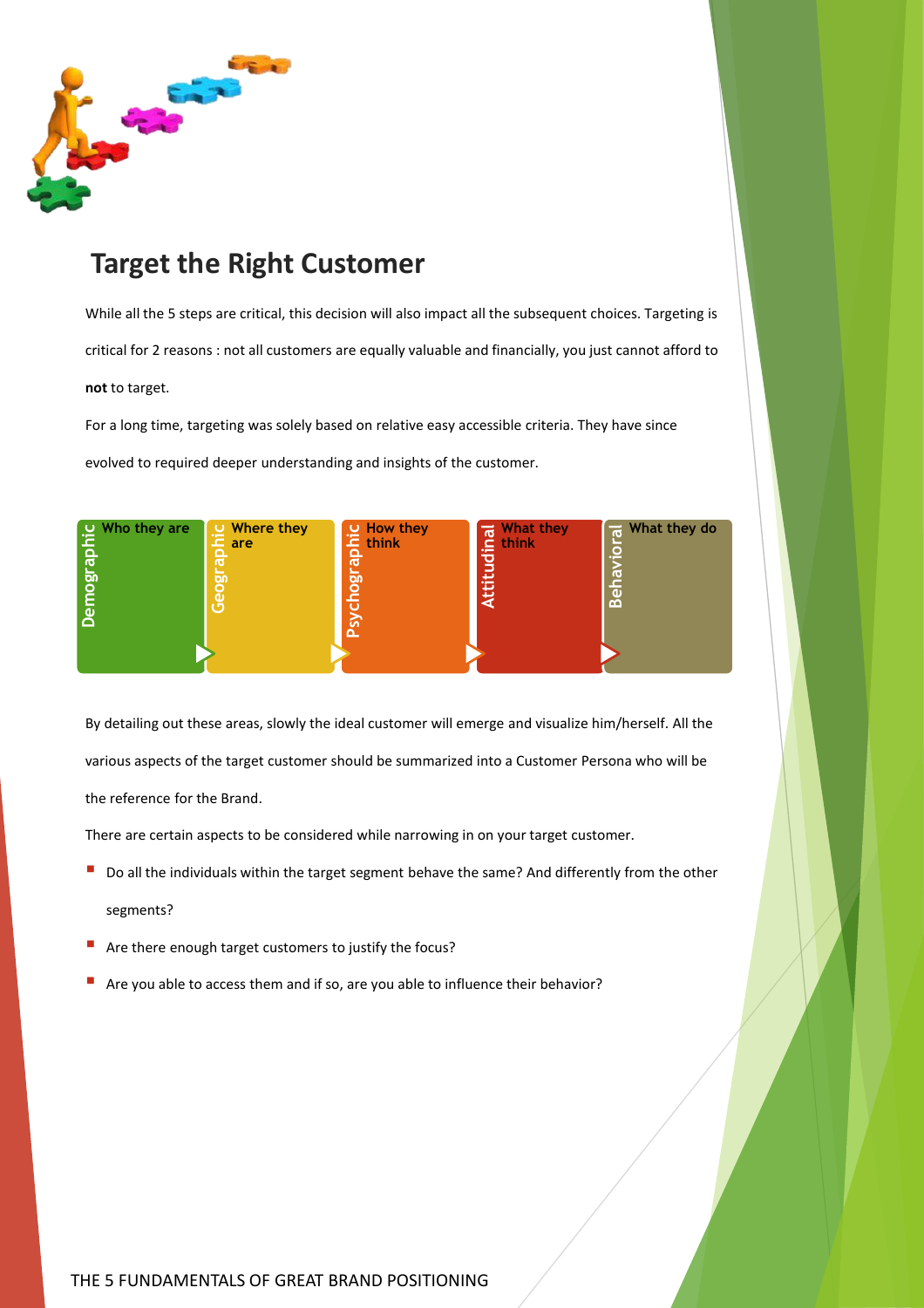

#### **Customer Insight**

Theodore Levitt, late professor at Harvard Business School, coined the famous quote *"People don't want to buy a quarter-inch drill. They want to buy a quarter-inch hole!"* Marketers can no longer afford to assume that the customer will make the logic leap from features to benefits. Hence the emergence of the **FAB** approach in the early eighties (Features-Advantages-Benefits). Levitt's 1/4 inch diameter is the feature and the hole is the benefit.

In today's world where the competition is for customer attention, the process needs to be taken a level further. *Why the customer needs a hole in the first place? Is it the add shelves to organize a garage? is it to hang a long overdue (and often reminded) painting on a wall?* 



The potential benefits of your Brand offer needs to be linked into a strong identified (and validated) customer insight.

Forget **FAB** and think more **FABI**:

- Feature: facts or characteristics about your Brand
- Advantage: are what the features actually do
- Benefit: the reason that matters to the customer or what they value
- Insight: the underlying customer tension that the Brand solution will release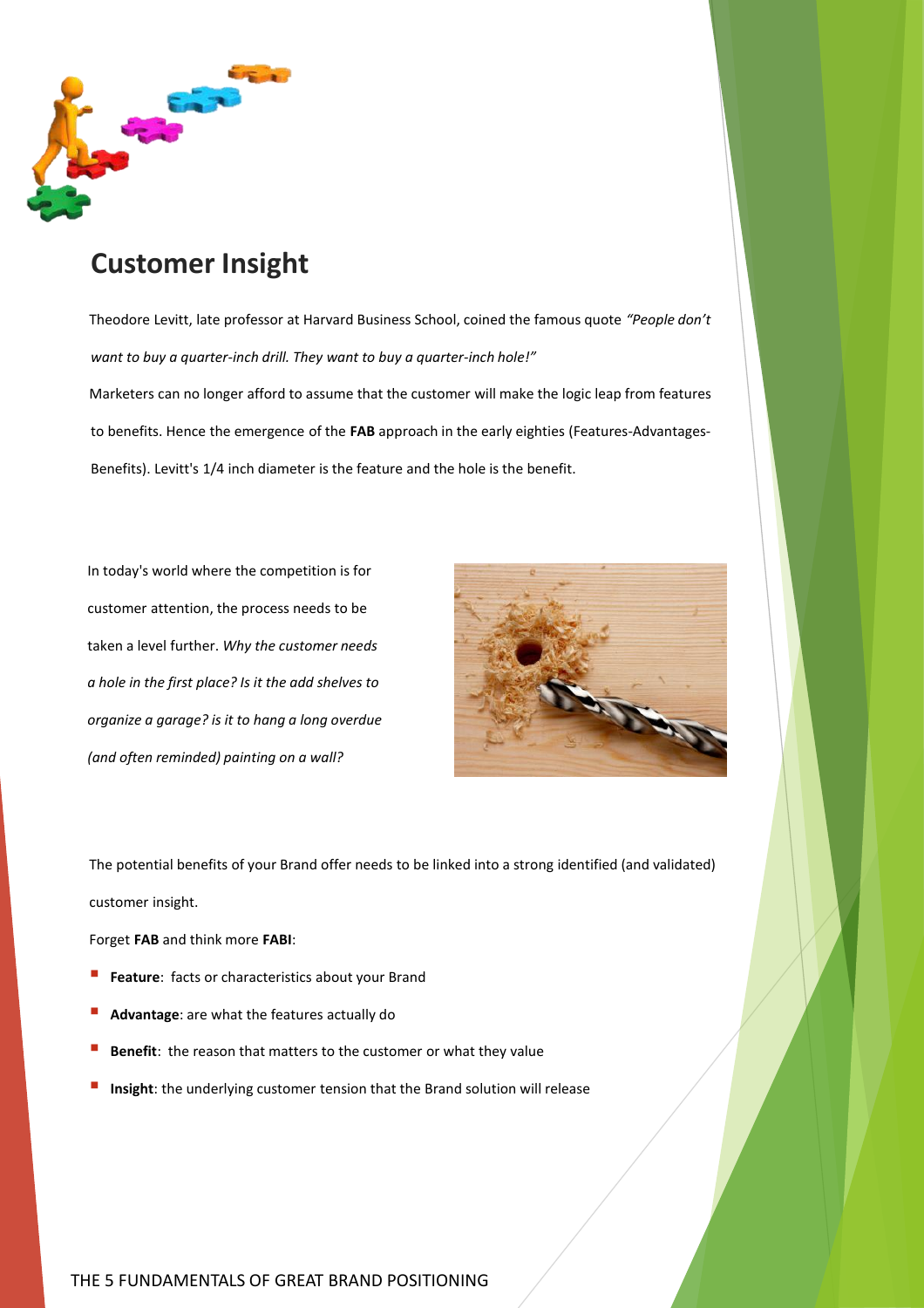

#### **Competitive Framework**

There are two aspects to be considered.



The first is to actually understand who the competition actually is. This may sound simple but too often companies tend to focus on the industry segment instead of the customer. This leads to a narrow vision of competing products within the same sector. In reality though, a competitive framework viewed through the customer lens may lead to a completely different perspective.

Consider how Southwest defines the competitive framework as any point to point ground travel and how this has shaped their value proposition and communication strategy.

The second reason is to drive sharper differentiation. Without the clarity of the framework, the temptation will be to try to differentiate from all competing solutions. Not only will this dilute the Brand positioning but it will also lead to a very confusing and ultimately less credible messaging.

2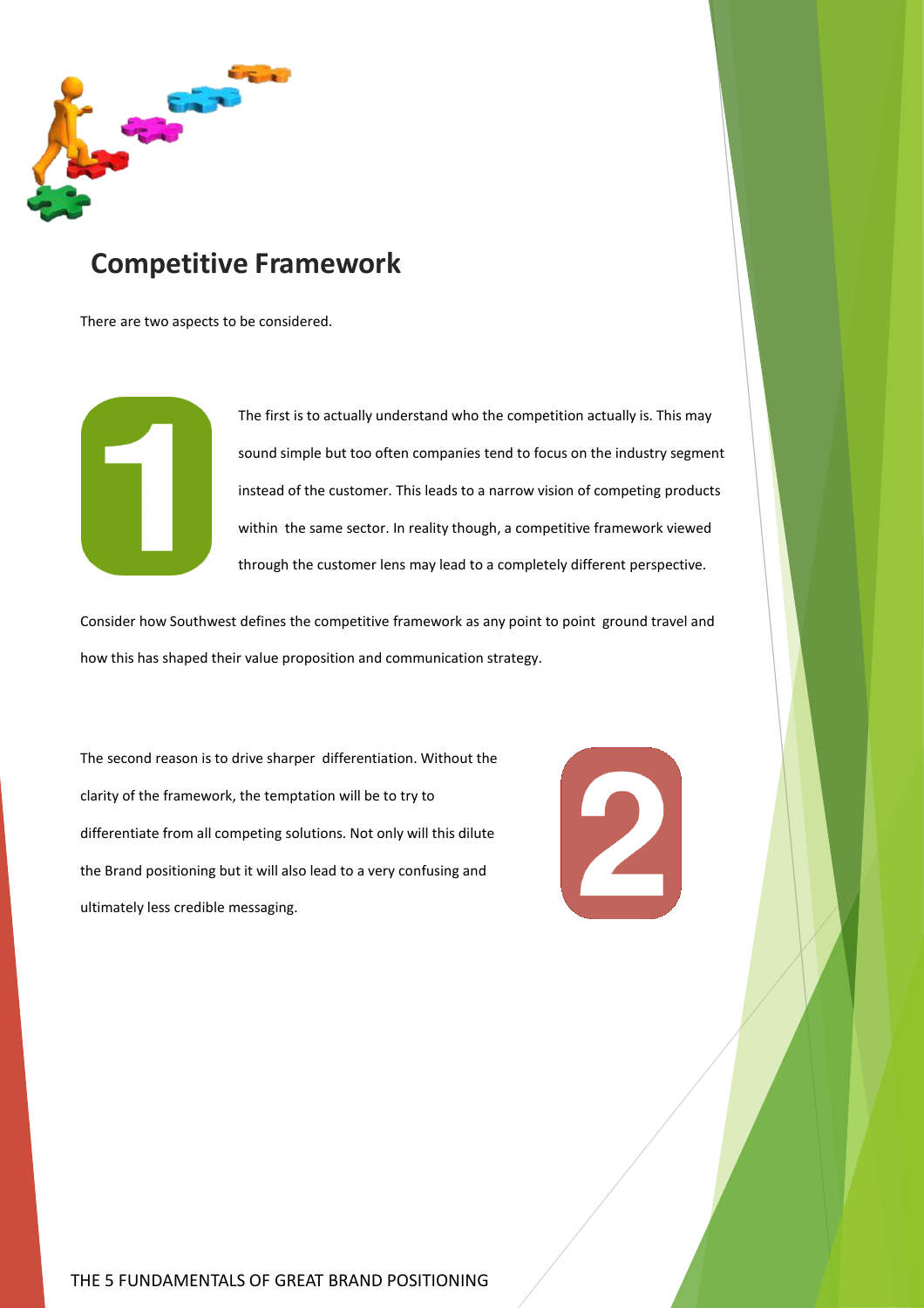

### **Benefits**

Benefits come in different forms and shape. As *"rational"* beings the temptation is to map out the Brands focusing on the tangible benefits. However, at the end of the day, the intangible benefits actually drive the purchase decisions (yes, even in business to business environments).

| <b>Tangible Benefits</b>                       | <b>Intangible Benefits</b>                        |
|------------------------------------------------|---------------------------------------------------|
| <b>Functional:</b> what the brand does for the | <b>Social:</b> how the brand allows the customers |
| customer                                       | to connect with others                            |
| <b>Economic:</b> what the brand means in terms | <b>Psychological:</b> how the brand allows the    |
| or money and time                              | customer express themselves or feel better.       |

A great brand positioning should always contain of a mix of tangible and intangible benefits.

*"Stop telling consumers what you do and start telling them what they get and how it will make them feel."* **Graham Robertson**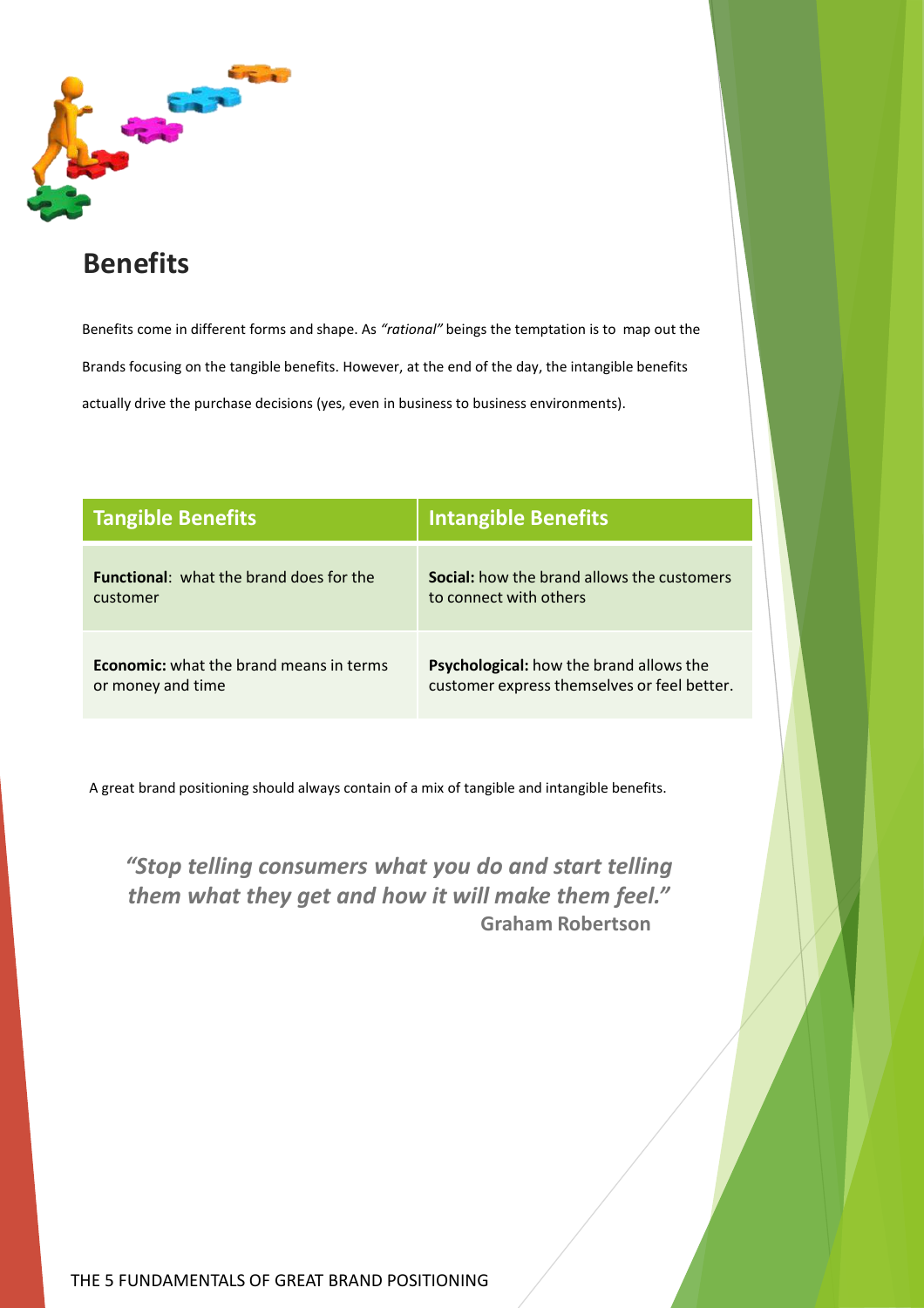

#### **Reason to Believe**

Unless the corporate brand has created such an strong equity that it overshadows the product offering (think Apple), in most cases the customers need to create a degree of trust with the brand.

There are some obvious sources of reasons to believe.



Emphasizing on few reasons is critical and the selection will ultimately need to be linked back to the target customer selected.